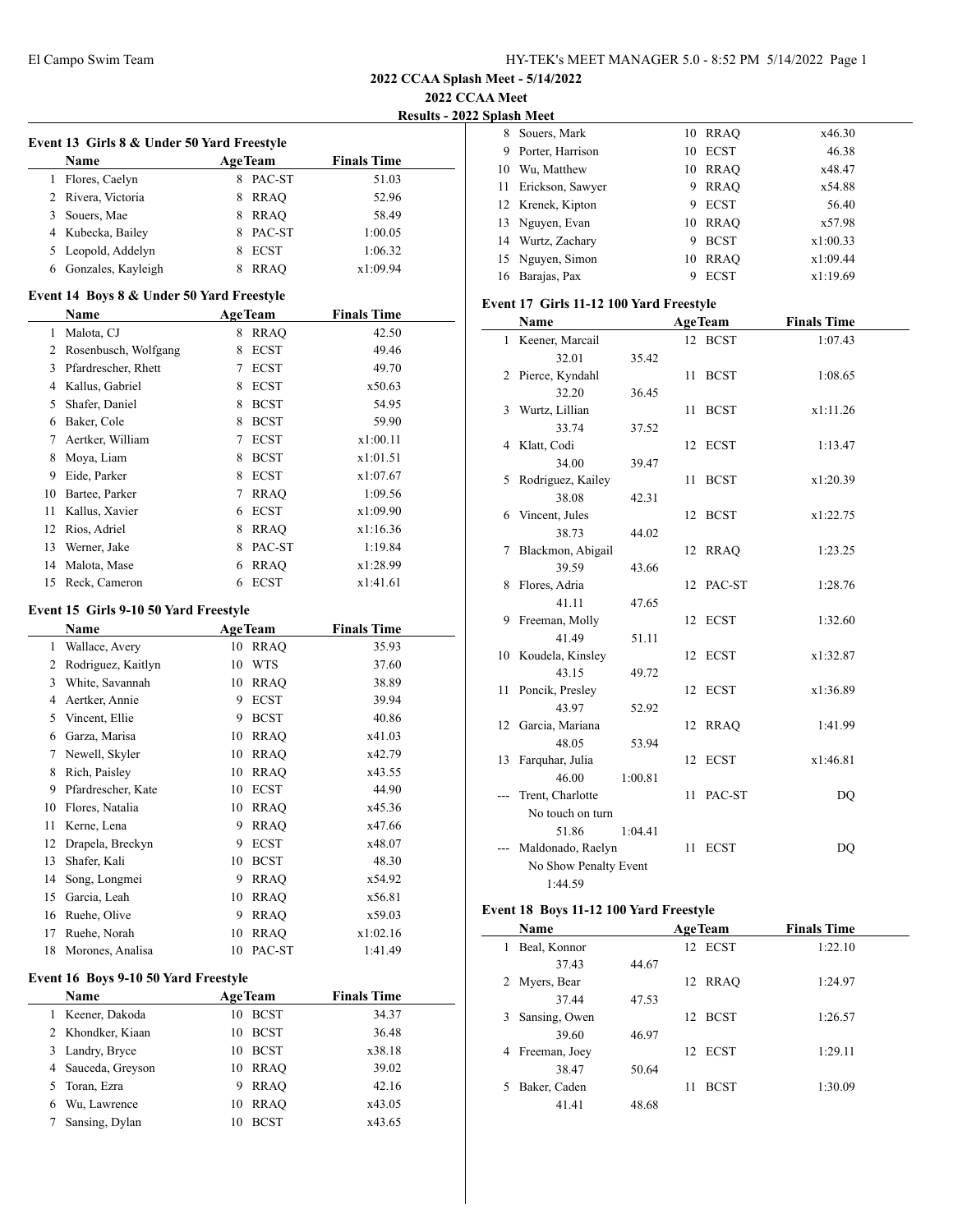## **2022 CCAA Meet**

**Results - 2022 Splash Meet**

|       | <b>Name</b>                         |         |    | <b>AgeTeam</b> | <b>Finals Time</b> |
|-------|-------------------------------------|---------|----|----------------|--------------------|
| 6     | Shaw, Colten                        |         | 11 | <b>RRAO</b>    | 1:40.44            |
|       | 44.36                               | 56.08   |    |                |                    |
| 7     | Savino, Conner                      |         |    | 12 ECST        | x1:42.47           |
|       | 46.89                               | 55.58   |    |                |                    |
| 8     | Ping, Brandon                       |         | 12 | RRAO           | x1:43.60           |
|       | 45.48                               | 58.12   |    |                |                    |
| 9     | Brian, Liam                         |         | 11 | <b>RRAO</b>    | x2:04.02           |
|       | 51.29                               | 1:12.73 |    |                |                    |
| $---$ | Hoang, Alvin                        |         | 11 | <b>RRAO</b>    | DO                 |
|       | Walking on or springing from bottom |         |    |                |                    |
|       | 50.86                               | 1:43.33 |    |                |                    |

## **Event 19 Girls 13-14 100 Yard Freestyle**

|   | <b>Name</b>        |       | <b>AgeTeam</b> | <b>Finals Time</b> |  |
|---|--------------------|-------|----------------|--------------------|--|
| 1 | Wallis, Abby       |       | 13 ECST        | 1:12.91            |  |
|   | 34.01              | 38.90 |                |                    |  |
|   | 2 Little, Caroline |       | 13 ECST        | 1:12.93            |  |
|   | 34.31              | 38.62 |                |                    |  |
|   | 3 Miller, Kalei    |       | 13 RRAO        | 1:14.31            |  |
|   | 35.40              | 38.91 |                |                    |  |

# **Event 20 Boys 13-14 100 Yard Freestyle**

|   | Name                    |       |    | <b>AgeTeam</b> | <b>Finals Time</b> |  |
|---|-------------------------|-------|----|----------------|--------------------|--|
| 1 | Rivera-Acevedo, Will    |       |    | 14 RRAO        | 57.94              |  |
|   | 27.18                   | 30.76 |    |                |                    |  |
| 2 | Spencer, Keegan         |       | 13 | <b>BCST</b>    | 1:01.67            |  |
|   | 29.28                   | 32.39 |    |                |                    |  |
| 3 | Moehrig, Brody          |       | 13 | <b>BCST</b>    | 1:03.33            |  |
|   | 29.83                   | 33.50 |    |                |                    |  |
| 4 | Aguirre, Julian         |       |    | 14 ECST        | 1:06.62            |  |
|   | 32.92                   | 33.70 |    |                |                    |  |
| 5 | Vasquez, Evan           |       | 13 | ECST           | 1:09.53            |  |
|   | 32.48                   | 37.05 |    |                |                    |  |
| 6 | Rodriguez, Sergio       |       | 13 | <b>BCST</b>    | x1:09.57           |  |
|   | 32.78                   | 36.79 |    |                |                    |  |
| 7 | McLendon, Jodi          |       | 14 | RRAO           | 1:23.64            |  |
|   | 38.42                   | 45.22 |    |                |                    |  |
| 8 | Williams-Mickels, Brady |       |    | 14 ECST        | x1:26.64           |  |
|   | 38.43                   | 48.21 |    |                |                    |  |

### **Event 21 Girls 15-18 100 Yard Freestyle**

|   | <b>Name</b>      |       |    | <b>AgeTeam</b> | <b>Finals Time</b> |  |
|---|------------------|-------|----|----------------|--------------------|--|
|   | 1 Light, Ava     |       |    | 15 RRAO        | 1:00.86            |  |
|   | 29.13            | 31.73 |    |                |                    |  |
|   | 2 Wallis, Riley  |       |    | 15 ECST        | 1:01.13            |  |
|   | 28.83            | 32.30 |    |                |                    |  |
| 3 | Little, Juilann  |       |    | 16 ECST        | 1:01.92            |  |
|   | 29.37            | 32.55 |    |                |                    |  |
| 4 | Salamon, Colette |       | 15 | RRAO           | 1:05.43            |  |
|   | 31.97            | 33.46 |    |                |                    |  |
| 5 | Vallejo, Allison |       |    | 15 ECST        | x1:06.92           |  |
|   | 32.56            | 34.36 |    |                |                    |  |
| 6 | Garza, Danica    |       | 15 | <b>RRAO</b>    | x1:08.73           |  |
|   | 32.45            | 36.28 |    |                |                    |  |
| 7 | Moehrig, Chloe   |       | 15 | <b>BCST</b>    | 1:09.20            |  |
|   | 33.64            | 35.56 |    |                |                    |  |

| 8  | Cantu, Andriana     |       |    | 15 RRAO     | x1:09.47 |
|----|---------------------|-------|----|-------------|----------|
|    | 32.77               | 36.70 |    |             |          |
| 9  | Faccini, Paula      |       | 15 | <b>RRAO</b> | x1:10.87 |
|    | 34.30               | 36.57 |    |             |          |
| 10 | Trevino, Estela     |       | 15 | <b>RRAO</b> | x1:12.97 |
|    | 35.83               | 37.14 |    |             |          |
| 11 | Hill, Abigail       |       | 15 | <b>ECST</b> | x1:14.08 |
|    | 35.47               | 38.61 |    |             |          |
|    | 12 Khondker, Suhana |       |    | 16 BCST     | 1:17.26  |
|    | 37.23               | 40.03 |    |             |          |
| 13 | Kirby, Sophie       |       | 15 | <b>WTS</b>  | 1:17.52  |
|    | 36.29               | 41.23 |    |             |          |
|    | 14 Lopez, Baylie    |       | 15 | <b>ECST</b> | x1:17.90 |
|    | 37.20               | 40.70 |    |             |          |
| 15 | Kessler, Daisy      |       | 17 | PAC-ST      | 1:18.68  |
|    | 36.26               | 42.42 |    |             |          |
|    | 16 Martinez, Bianca |       | 15 | <b>RRAO</b> | x1:21.94 |
|    | 38.61               | 43.33 |    |             |          |

## **Event 22 Boys 15-18 100 Yard Freestyle**

| Name |                     | <b>AgeTeam</b> |    |             | <b>Finals Time</b> |  |
|------|---------------------|----------------|----|-------------|--------------------|--|
| 1    | Spencer, Oliver     |                |    | 15 BCST     | 51.04              |  |
|      | 24.50               | 26.54          |    |             |                    |  |
| 2    | Garner, Zane        |                |    | 16 ECST     | 51.22              |  |
|      | 24.05               | 27.17          |    |             |                    |  |
| 3    | Goodrich, Dustin    |                | 17 | <b>RRAO</b> | 53.12              |  |
|      | 25.21               | 27.91          |    |             |                    |  |
|      | 4 Peralta, Jonathan |                |    | 15 RRAQ     | 53.61              |  |
|      | 25.53               | 28.08          |    |             |                    |  |
|      | 5 Spurlock, Britt   |                |    | 15 RRAQ     | x54.92             |  |
|      | 26.43               | 28.49          |    |             |                    |  |
| 6    | Cook, Dylan         |                |    | 18 ECST     | 55.74              |  |
|      | 26.87               | 28.87          |    |             |                    |  |
| 7    | Felan, Colin        |                |    | 18 RRAQ     | x59.36             |  |
|      | 28.53               | 30.83          |    |             |                    |  |
|      | 8 Arellano, Alwin   |                |    | 15 RRAO     | x59.69             |  |
|      | 28.22               | 31.47          |    |             |                    |  |
| 9    | Gonzales, Diego     |                |    | 15 RRAO     | x1:00.33           |  |
|      | 28.44               | 31.89          |    |             |                    |  |
|      | 10 Miller, Lance    |                | 15 | <b>RRAQ</b> | x1:01.21           |  |
|      | 28.81               | 32.40          |    |             |                    |  |
| 11   | Farquhar, Tyson     |                | 15 | <b>ECST</b> | x1:18.33           |  |
|      | 34.82               | 43.51          |    |             |                    |  |

## **Event 25 Girls 6 & Under 25 Yard Backstroke**

| Name                 |       | <b>AgeTeam</b>   | <b>Finals Time</b> |  |
|----------------------|-------|------------------|--------------------|--|
| Miller, Julia<br>1   |       | <b>RRAO</b><br>6 | 33.96              |  |
| 35.39                |       |                  |                    |  |
| 2 Edmondson, Ana     |       | <b>RRAO</b><br>5 | 39.98              |  |
| 42.81                |       |                  |                    |  |
| Shoquist, Piper<br>3 |       | <b>ECST</b><br>6 | 51.95              |  |
| 58.28                |       |                  |                    |  |
| Wallace, Riley<br>4  |       | <b>RRAO</b><br>6 | x1:24.54           |  |
| 33.32                | 51.22 |                  |                    |  |
| Bard, Paige<br>5.    |       | <b>ECST</b><br>6 | 1:31.48            |  |
| 44.09                | 47.39 |                  |                    |  |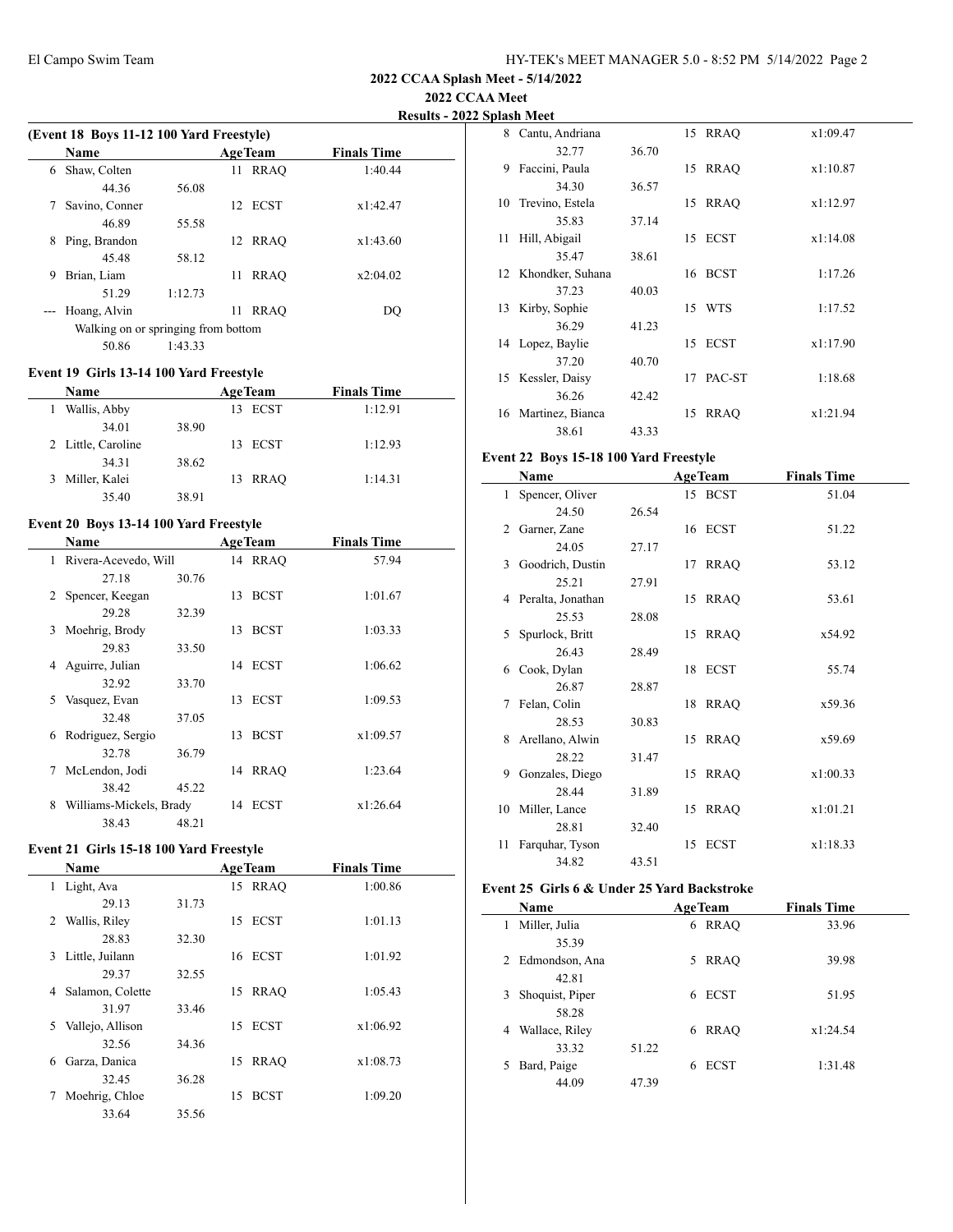**2022 CCAA Meet**

|   |                                            |       |                |                    | <b>Results - 2022 Splash Meet</b> |
|---|--------------------------------------------|-------|----------------|--------------------|-----------------------------------|
|   | Event 26 Boys 6 & Under 25 Yard Backstroke |       |                | 12 Santes, l       |                                   |
|   | <b>Name</b>                                |       | <b>AgeTeam</b> | <b>Finals Time</b> | <b>Event 29 Gir</b>               |
| 1 | Kallus, Xavier                             |       | 6 ECST         | 36.04              | Name                              |
|   | 40.44                                      |       |                |                    | <b>Wallace</b>                    |
| 2 | Ermis, Jase                                |       | 6 ECST         | 1:28.45            | 2 White, S                        |
|   | 46.52                                      | 41.93 |                |                    | Drapela.<br>3                     |
| 3 | Malota, Mase                               |       | 6 RRAO         | 1:30.70            | 4 Pfardres                        |
|   | 41.75                                      | 48.95 |                |                    | 5 Garza, N                        |
|   | Reck, Cameron                              |       | 6 ECST         | DQ                 | 6 Ruehe, 1                        |
|   | Did not finish on back                     |       |                |                    | Rodrigu                           |
|   | 59.13                                      |       |                |                    | 8 Kerne I                         |

### **Event 27 Girls 7-8 25 Yard Backstroke**

| Name                   |                                                                                                                                                                                                                                                                              |                                      | <b>Finals Time</b>                                                                                                                                                                                                          |
|------------------------|------------------------------------------------------------------------------------------------------------------------------------------------------------------------------------------------------------------------------------------------------------------------------|--------------------------------------|-----------------------------------------------------------------------------------------------------------------------------------------------------------------------------------------------------------------------------|
| 1 Park, Priya          |                                                                                                                                                                                                                                                                              |                                      | 24.48                                                                                                                                                                                                                       |
| 24.27<br>0.21          |                                                                                                                                                                                                                                                                              |                                      |                                                                                                                                                                                                                             |
| 2 Wijnja, Chloe        | 7                                                                                                                                                                                                                                                                            |                                      | 24.93                                                                                                                                                                                                                       |
| 3 Kubecka, Bailey      | 8                                                                                                                                                                                                                                                                            |                                      | 25.28                                                                                                                                                                                                                       |
| 26.02                  |                                                                                                                                                                                                                                                                              |                                      |                                                                                                                                                                                                                             |
| 4 Matula, Henely       | 8                                                                                                                                                                                                                                                                            |                                      | 25.58                                                                                                                                                                                                                       |
| 25.95                  |                                                                                                                                                                                                                                                                              |                                      |                                                                                                                                                                                                                             |
| 5 Souers, Mae          | 8                                                                                                                                                                                                                                                                            |                                      | x26.61                                                                                                                                                                                                                      |
| 26.79                  |                                                                                                                                                                                                                                                                              |                                      |                                                                                                                                                                                                                             |
|                        | 8                                                                                                                                                                                                                                                                            |                                      | x31.27                                                                                                                                                                                                                      |
|                        |                                                                                                                                                                                                                                                                              |                                      |                                                                                                                                                                                                                             |
| 7                      |                                                                                                                                                                                                                                                                              |                                      | 31.68                                                                                                                                                                                                                       |
|                        |                                                                                                                                                                                                                                                                              |                                      |                                                                                                                                                                                                                             |
|                        |                                                                                                                                                                                                                                                                              |                                      | 32.38                                                                                                                                                                                                                       |
|                        |                                                                                                                                                                                                                                                                              |                                      |                                                                                                                                                                                                                             |
|                        |                                                                                                                                                                                                                                                                              |                                      | x32.86                                                                                                                                                                                                                      |
|                        |                                                                                                                                                                                                                                                                              |                                      | x33.58                                                                                                                                                                                                                      |
|                        |                                                                                                                                                                                                                                                                              |                                      | x33.67                                                                                                                                                                                                                      |
|                        |                                                                                                                                                                                                                                                                              |                                      |                                                                                                                                                                                                                             |
|                        |                                                                                                                                                                                                                                                                              |                                      | x34.79                                                                                                                                                                                                                      |
|                        |                                                                                                                                                                                                                                                                              |                                      |                                                                                                                                                                                                                             |
|                        |                                                                                                                                                                                                                                                                              |                                      | x38.59                                                                                                                                                                                                                      |
|                        |                                                                                                                                                                                                                                                                              |                                      |                                                                                                                                                                                                                             |
|                        |                                                                                                                                                                                                                                                                              |                                      | DQ                                                                                                                                                                                                                          |
| Did not finish on back |                                                                                                                                                                                                                                                                              |                                      |                                                                                                                                                                                                                             |
|                        |                                                                                                                                                                                                                                                                              |                                      | DO                                                                                                                                                                                                                          |
| Did not finish on back |                                                                                                                                                                                                                                                                              |                                      |                                                                                                                                                                                                                             |
| 31.39                  |                                                                                                                                                                                                                                                                              |                                      |                                                                                                                                                                                                                             |
|                        | 6 Gonzales, Kayleigh<br>31.52<br>Watts, Landry<br>32.02<br>8 Leopold, Addelyn<br>33.21<br>9 Matula, Charli<br>10 Garcia, Vanessa<br>34.13<br>Reyes, Laney<br>33.97<br>Sauceda, Sophia<br>12<br>37.26<br>Erickson, Charlotte<br>13<br>39.93<br>Svatek, Kynlee<br>Pagan, Daisy | 8<br>8<br>8<br>8<br>8<br>8<br>8<br>8 | <b>AgeTeam</b><br>8 RRAO<br><b>RRAO</b><br>PAC-ST<br><b>WTS</b><br><b>RRAQ</b><br><b>RRAQ</b><br><b>WTS</b><br><b>ECST</b><br><b>WTS</b><br><b>RRAO</b><br><b>WTS</b><br><b>RRAO</b><br><b>RRAQ</b><br>7 WTS<br><b>RRAO</b> |

# **Event 28 Boys 7-8 25 Yard Backstroke**

|    | <b>Name</b>            | <b>AgeTeam</b>   | <b>Finals Time</b> |
|----|------------------------|------------------|--------------------|
| 1  | Shafer, Daniel         | <b>BCST</b><br>8 | 25.63              |
|    | 2 Kallus, Gabriel      | <b>ECST</b><br>8 | 27.14              |
| 3  | Bartee, Parker         | <b>RRAO</b>      | 29.25              |
| 4  | Pfardrescher, Rhett    | <b>ECST</b>      | 29.49              |
|    | 5 Rosenbusch, Wolfgang | <b>ECST</b><br>8 | x29.93             |
| 6  | Baker, Cole            | <b>BCST</b><br>8 | 30.03              |
| 7  | Aertker, William       | <b>ECST</b>      | x30.31             |
| 8  | Edmondson, Leo         | <b>RRAO</b>      | 30.91              |
| 9  | Eide, Parker           | <b>ECST</b><br>8 | x32.02             |
| 10 | Rosenbusch, Konrad     | <b>ECST</b><br>7 | x40.50             |
| 11 | Mclemore, Cory         | <b>RRAO</b><br>8 | x40.67             |

| 12 | Santes, Damein                                | 8  | WTS               | 44.54              |
|----|-----------------------------------------------|----|-------------------|--------------------|
|    | <b>Event 29 Girls 9-10 25 Yard Backstroke</b> |    |                   |                    |
|    | Name                                          |    | AgeTeam           | <b>Finals Time</b> |
| 1  | Wallace, Avery                                |    | 10 RRAQ           | 19.06              |
|    | 2 White, Savannah                             | 10 | <b>RRAQ</b>       | 22.36              |
|    | 3 Drapela, Breckyn                            | 9  | <b>ECST</b>       | 22.49              |
|    | 4 Pfardrescher, Kate                          |    | 10 ECST           | 22.73              |
| 5  | Garza, Marisa                                 |    | 10 RRAQ           | x23.82             |
|    |                                               |    |                   | x24.13             |
|    | 6 Ruehe, Norah                                |    | 10 RRAQ<br>10 WTS | 25.12              |
| 7  | Rodriguez, Kaitlyn<br>Kerne, Lena             |    |                   |                    |
| 8  |                                               |    | 9 RRAQ            | x25.16             |
| 9  | Rich, Paisley                                 |    | 10 RRAO           | x25.55             |
|    | 10 Vincent, Ellie                             | 9  | <b>BCST</b>       | 25.83              |
| 11 | Shafer, Kali                                  | 10 | <b>BCST</b>       | 27.90              |
| 12 | Ruehe, Olive                                  |    | 9 RRAQ            | x28.24             |
|    | 13 Garcia, Leah                               |    | 10 RRAQ           | x28.34             |
|    | 14 Song, Longmei                              |    | 9 RRAQ            | x28.54             |
| 15 | Johnson, Annie                                |    | 9 WTS             | 28.85              |
|    | 16 Aertker, Annie                             | 9  | <b>ECST</b>       | x30.25             |
|    | 17 Flores, Natalia                            |    | 10 RRAQ           | x32.52             |
| 18 | Shoquist, Ainsley                             | 10 | <b>ECST</b>       | x34.22             |
|    | 19 Hawkins, Olivia                            | 9  | <b>BCST</b>       | x35.24             |
| 20 | Hawkins, Maelee                               | 9  | <b>BCST</b>       | x36.76             |
|    | Event 30 Boys 9-10 25 Yard Backstroke         |    |                   |                    |
|    | Name                                          |    | <b>AgeTeam</b>    | <b>Finals Time</b> |
| 1  | Keener, Dakoda                                | 10 | <b>BCST</b>       | 18.61              |
|    | 2 Landry, Bryce                               | 10 | <b>BCST</b>       | 21.17              |
|    | 3 Sauceda, Greyson                            |    | 10 RRAQ           | 23.04              |
|    | 4 Porter, Harrison                            |    | 10 ECST           | 23.19              |
|    | 5 Sansing, Dylan                              |    | 10 BCST           | x24.23             |
|    |                                               |    |                   | 25.16              |
| 7  | 6 Erickson, Sawyer<br>Salamon, Kieran         |    | 9 RRAQ            |                    |
|    |                                               |    | 10 RRAQ           | x25.26             |
| 8  | Toran, Ezra                                   | 9  | <b>RRAQ</b>       | x25.84             |
| 9  | Krenek, Kipton                                | 9  | <b>ECST</b>       | 26.25              |
| 10 | Souers, Mark                                  |    | 10 RRAQ           | x26.73             |
| 11 | Nguyen, Evan                                  |    | 10 RRAQ           | x34.17             |
| 12 | Wurtz, Zachary                                | 9  | <b>BCST</b>       | x37.70             |
| 13 | Nguyen, Simon                                 | 10 | <b>RRAO</b>       | x37.87             |
| 14 | Barajas, Pax                                  | 9  | <b>ECST</b>       | x38.67             |
| 15 | Mondragon, Miguel                             | 10 | <b>WTS</b>        | 41.93              |
| 16 | Marek, Reid                                   | 10 | <b>WTS</b>        | 54.68              |
|    | Event 31 Girls 11-12 50 Yard Backstroke       |    |                   |                    |
|    | Name                                          |    | <b>AgeTeam</b>    | <b>Finals Time</b> |
| 1  | Keener, Marcail                               | 12 | <b>BCST</b>       | 34.78              |
| 2  | Klatt, Codi                                   | 12 | ECST              | 35.87              |
| 3  | Pierce, Kyndahl                               | 11 | <b>BCST</b>       | 37.82              |
| 4  | Blackmon, Abigail                             | 12 | <b>RRAQ</b>       | 44.36              |
| 5  | Koudela, Kinsley                              | 12 | <b>ECST</b>       | 45.18              |
| 6  | Porter, Sophie                                | 11 | <b>ECST</b>       | x46.65             |
| 7  | Poncik, Presley                               | 12 | <b>ECST</b>       | x50.79             |
| 8  | Vincent, Jules                                | 12 | <b>BCST</b>       | x52.00             |
| 9  | Farquhar, Julia                               | 12 | <b>ECST</b>       | x52.98             |
| 10 | Limas, Marisol                                | 11 | <b>WTS</b>        | 54.52              |
| 11 | Pagan, Deborah                                | 11 | <b>RRAQ</b>       | 54.55              |
| 12 | Garcia, Mariana                               | 12 | <b>RRAQ</b>       | x54.58             |
|    |                                               |    |                   |                    |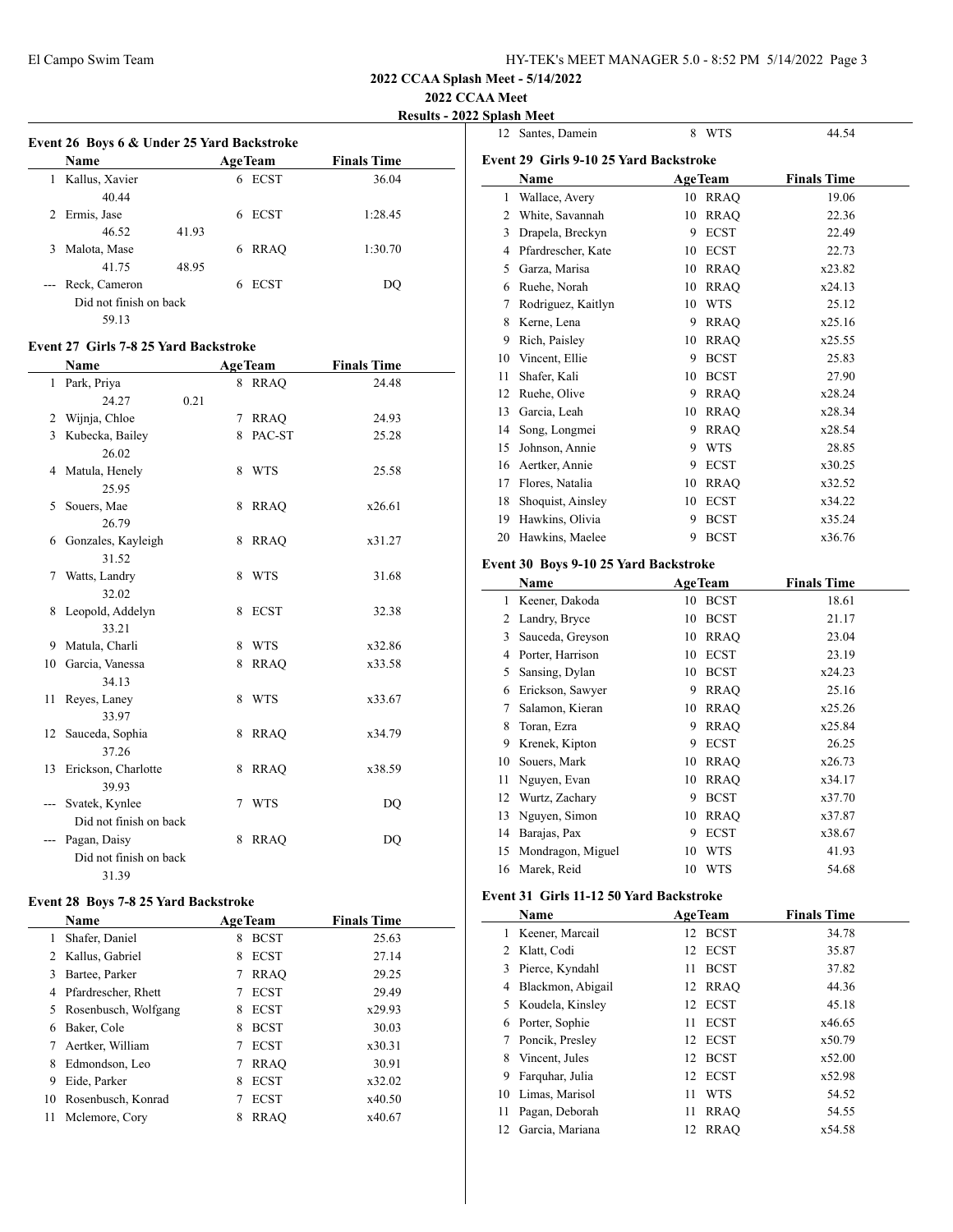|  | 2022 CCAA Splash Meet - 5/14/2022 |  |
|--|-----------------------------------|--|
|--|-----------------------------------|--|

**2022 CCAA Meet**

**Results - 2022 Splash Meet**

|               |                                           |    |                | <b>Kesuits - 202</b> |  |
|---------------|-------------------------------------------|----|----------------|----------------------|--|
|               | (Event 31 Girls 11-12 50 Yard Backstroke) |    |                |                      |  |
|               | Name                                      |    | <b>AgeTeam</b> | <b>Finals Time</b>   |  |
| 13            | Rivera, Isabela                           | 11 | <b>RRAQ</b>    | x55.35               |  |
|               | 14 Segura, Andi                           | 12 | RRAQ           | x56.58               |  |
|               | 15 Rodriguez, Melanie                     | 12 | <b>WTS</b>     | 56.94                |  |
|               | 16 Prado, Vanessa                         | 11 | <b>WTS</b>     | x57.90               |  |
|               | 17 Freeman, Molly                         |    | 12 ECST        | x1:13.75             |  |
|               | Event 32 Boys 11-12 50 Yard Backstroke    |    |                |                      |  |
|               | Name                                      |    | <b>AgeTeam</b> | <b>Finals Time</b>   |  |
|               | 1 Freeman, Joey                           |    | 12 ECST        | 43.79                |  |
|               | 2 Beal, Konnor                            | 12 | <b>ECST</b>    | 44.12                |  |
|               | 3 Myers, Bear                             |    | 12 RRAQ        | 47.65                |  |
|               | 4 Ping, Brandon                           | 12 | <b>RRAQ</b>    | 48.71                |  |
|               | 5 Baker, Caden                            | 11 | <b>BCST</b>    | 50.28                |  |
|               | 6 Deeke, Sawyer                           | 11 | <b>RRAQ</b>    | x55.45               |  |
|               | 7 Savino, Conner                          | 12 | <b>ECST</b>    | x56.35               |  |
|               | 8 Shaw, Colten                            | 11 | RRAQ           | x56.86               |  |
|               | 9 Brian, Liam                             | 11 | <b>RRAO</b>    | x57.35               |  |
|               | 10 Reyes, Alexandro                       | 11 | <b>BCST</b>    | 1:15.16              |  |
|               | 11 Santes, Aran                           | 11 | <b>WTS</b>     | 1:30.11              |  |
|               | 12 Santes, Adrian                         | 8  | WTS            | 2:24.00              |  |
|               | --- Servan, Dylan                         | 11 | <b>WTS</b>     | DQ                   |  |
|               |                                           |    |                |                      |  |
|               | Standing on bottom<br>Zarate, Xyrus       | 11 | WTS            | DQ                   |  |
|               |                                           |    |                |                      |  |
|               | Standing on bottom<br>Hoang, Alvin        |    |                |                      |  |
|               |                                           | 11 | <b>RRAQ</b>    | DQ                   |  |
|               | Standing on bottom                        | 11 |                |                      |  |
| $\frac{1}{2}$ | Risher, Kaylor                            |    | WTS            | DQ                   |  |
|               | Standing on bottom                        |    |                |                      |  |
|               | Event 33 Girls 13-14 50 Yard Backstroke   |    |                |                      |  |
|               | Name                                      |    | <b>AgeTeam</b> | <b>Finals Time</b>   |  |
|               | 1 Ping, Micaela                           |    | 14 RRAQ        | 37.61                |  |
|               | 2 Miller, Kalei                           | 13 | RRAQ           | 38.94                |  |
|               | 3 Wallis, Abby                            | 13 | <b>ECST</b>    | 40.10                |  |
|               | 4 Little, Caroline                        | 13 | <b>ECST</b>    | 41.04                |  |
| 5             | White, Emmah                              | 13 | <b>RRAO</b>    | x48.62               |  |
|               | 6 Porter, Abigail                         | 13 | <b>ECST</b>    | x48.81               |  |
|               | Dillon, Eddy                              |    | 13 RRAQ        | x1:03.83             |  |
|               |                                           |    |                |                      |  |
|               | Event 34 Boys 13-14 50 Yard Backstroke    |    |                |                      |  |
|               | Name                                      |    | <b>AgeTeam</b> | <b>Finals Time</b>   |  |
| 1             | Rivera-Acevedo, Will                      |    | 14 RRAQ        | 32.35                |  |
|               | 2 Spencer, Keegan                         | 13 | <b>BCST</b>    | 36.30                |  |
|               | 3 Ruiz, Alex                              | 13 | <b>RRAQ</b>    | 37.96                |  |
|               | 4 Vasquez, Evan                           | 13 | <b>ECST</b>    | 38.22                |  |
|               | *5 Aguirre, Julian                        | 14 | ECST           | 38.35                |  |
|               | *5 Gonzales, Dylan                        | 13 | RRAQ           | x38.35               |  |
|               | 7 Peterson, Benjamin                      | 14 | <b>WTS</b>     | 47.18                |  |
|               | 8 Rodriguez, Jakub                        | 14 | <b>ECST</b>    | x52.95               |  |
| 9             | Case, Chris                               | 13 | <b>BCST</b>    | 57.41                |  |
|               | Event 35 Girls 15-18 50 Yard Backstroke   |    |                |                      |  |
|               | Name                                      |    | AgeTeam        | <b>Finals Time</b>   |  |
| 1             | Little, Juilann                           |    | 16 ECST        | 32.51                |  |
|               | 2 Light, Ava                              |    | 15 RRAQ        | 33.87                |  |
|               |                                           |    |                |                      |  |

Wallis, Riley 15 ECST 33.89

|    | лизи мест           |         |        |
|----|---------------------|---------|--------|
|    | 4 Vallejo, Allison  | 15 ECST | x35.84 |
| 5. | Garza, Danica       | 15 RRAO | 36.27  |
|    | 6 Trevino, Estela   | 15 RRAO | x38.33 |
|    | 7 Khondker, Suhana  | 16 BCST | 39.55  |
| 8  | Moehrig, Chloe      | 15 BCST | 39.69  |
| 9  | Faccini, Paula      | 15 RRAO | x39.75 |
| 10 | Cantu, Andriana     | 15 RRAO | x41.45 |
|    | Lopez, Baylie       | 15 ECST | x42.52 |
|    | 12 Martinez, Bianca | 15 RRAO | x45.02 |
|    |                     |         |        |

### **Event 36 Boys 15-18 50 Yard Backstroke**

|     | Name                                                                                                                                                                                                                                                                                             |    | <b>AgeTeam</b> | <b>Finals Time</b> |  |
|-----|--------------------------------------------------------------------------------------------------------------------------------------------------------------------------------------------------------------------------------------------------------------------------------------------------|----|----------------|--------------------|--|
| 1   | Garner, Zane                                                                                                                                                                                                                                                                                     |    | 16 ECST        | 26.77              |  |
| 2   | Spencer, Oliver                                                                                                                                                                                                                                                                                  | 15 | <b>BCST</b>    | 28.75              |  |
| 3   | Peralta, Jonathan                                                                                                                                                                                                                                                                                | 15 | <b>RRAO</b>    | 28.81              |  |
| 4   | Beal, Kaden                                                                                                                                                                                                                                                                                      |    | 15 ECST        | 30.84              |  |
| 5   | Spurlock, Britt                                                                                                                                                                                                                                                                                  |    | 15 RRAO        | 31.91              |  |
| 6   | Felan, Colin                                                                                                                                                                                                                                                                                     |    | 18 RRAO        | x32.10             |  |
| 7   | Gonzales, Diego                                                                                                                                                                                                                                                                                  |    | 15 RRAO        | x33.56             |  |
| 8   | Miller, Lance                                                                                                                                                                                                                                                                                    | 15 | RRAO           | x35.36             |  |
| 9   | Moreno, Ivan                                                                                                                                                                                                                                                                                     |    | 15 RRAO        | x38.15             |  |
| 10  | Farquhar, Tyson                                                                                                                                                                                                                                                                                  | 15 | <b>ECST</b>    | x45.05             |  |
| 11. | Castillo, Matthew                                                                                                                                                                                                                                                                                |    | 16 RRAO        | x55.71             |  |
|     | 12 Castillo, Noah                                                                                                                                                                                                                                                                                |    | 16 RRAO        | x1:03.32           |  |
|     | Goodrich, Dustin                                                                                                                                                                                                                                                                                 | 17 | <b>RRAO</b>    | DO                 |  |
|     | $\mathbf{v}$ and $\mathbf{v}$ and $\mathbf{v}$ and $\mathbf{v}$ and $\mathbf{v}$ and $\mathbf{v}$ and $\mathbf{v}$ and $\mathbf{v}$ and $\mathbf{v}$ and $\mathbf{v}$ and $\mathbf{v}$ and $\mathbf{v}$ and $\mathbf{v}$ and $\mathbf{v}$ and $\mathbf{v}$ and $\mathbf{v}$ and $\mathbf{v}$ and |    |                |                    |  |

Multiple strokes past vertical at turn

## **Event 39 Girls 8 & Under 25 Yard Breaststroke**

|                     | <b>Name</b>                                    | <b>AgeTeam</b> |             | <b>Finals Time</b> |  |
|---------------------|------------------------------------------------|----------------|-------------|--------------------|--|
|                     | Watts, Landry                                  | 8              | <b>WTS</b>  | 40.13              |  |
|                     | 2 Miller, Julia                                | 6              | <b>RRAO</b> | 49.50              |  |
|                     | --- Gonzales, Kayleigh                         | 8              | <b>RRAO</b> | DO                 |  |
|                     | Non-simultaneous arms                          |                |             |                    |  |
|                     | --- Khondker, Mahek                            |                | <b>BCST</b> | DO                 |  |
|                     | Scissors kick                                  |                |             |                    |  |
| $\qquad \qquad - -$ | Wallace, Riley                                 | 6              | RRAO        | DO                 |  |
|                     | Hands brought beyond the hipline during stroke |                |             |                    |  |

## **Event 40 Boys 8 & Under 25 Yard Breaststroke**

|                                                                                                                                                                                                                                                                                                                                                                                              | Name                                           |   | <b>AgeTeam</b> | <b>Finals Time</b> |
|----------------------------------------------------------------------------------------------------------------------------------------------------------------------------------------------------------------------------------------------------------------------------------------------------------------------------------------------------------------------------------------------|------------------------------------------------|---|----------------|--------------------|
|                                                                                                                                                                                                                                                                                                                                                                                              | Malota, CJ                                     | 8 | RRAO           | 27.60              |
|                                                                                                                                                                                                                                                                                                                                                                                              | 2 Rosenbusch, Wolfgang                         |   | <b>ECST</b>    | 35.96              |
|                                                                                                                                                                                                                                                                                                                                                                                              | 3 Kallus, Gabriel                              |   | <b>ECST</b>    | 36.76              |
|                                                                                                                                                                                                                                                                                                                                                                                              | --- Edmondson, Leo                             | 7 | RRAO           | DO                 |
|                                                                                                                                                                                                                                                                                                                                                                                              | Arms two strokes underwater                    |   |                |                    |
| $\frac{1}{2} \frac{1}{2} \frac{1}{2} \frac{1}{2} \frac{1}{2} \frac{1}{2} \frac{1}{2} \frac{1}{2} \frac{1}{2} \frac{1}{2} \frac{1}{2} \frac{1}{2} \frac{1}{2} \frac{1}{2} \frac{1}{2} \frac{1}{2} \frac{1}{2} \frac{1}{2} \frac{1}{2} \frac{1}{2} \frac{1}{2} \frac{1}{2} \frac{1}{2} \frac{1}{2} \frac{1}{2} \frac{1}{2} \frac{1}{2} \frac{1}{2} \frac{1}{2} \frac{1}{2} \frac{1}{2} \frac{$ | Baker, Cole                                    |   | <b>BCST</b>    | DO                 |
|                                                                                                                                                                                                                                                                                                                                                                                              | Hands brought beyond the hipline during stroke |   |                |                    |

#### **Event 41 Girls 9-10 25 Yard Breaststroke**

|   | Name                 |    | <b>AgeTeam</b> | <b>Finals Time</b> |  |
|---|----------------------|----|----------------|--------------------|--|
|   | Wallace, Avery       | 10 | RRAO           | 25.21              |  |
| 2 | Garza, Marisa        | 10 | RRAO           | 25.81              |  |
| 3 | Flores, Natalia      | 10 | RRAO           | x26.13             |  |
|   | 4 Newell, Skyler     | 10 | RRAO           | x27.24             |  |
|   | 5 Kerne, Lena        | 9  | <b>RRAO</b>    | x28.28             |  |
|   | 6 Rodriguez, Kaitlyn | 10 | <b>WTS</b>     | 28.85              |  |
|   | Ruehe, Norah         | 10 | RRAO           | x35.03             |  |
| 8 | Hawkins, Olivia      |    | <b>BCST</b>    | 40.71              |  |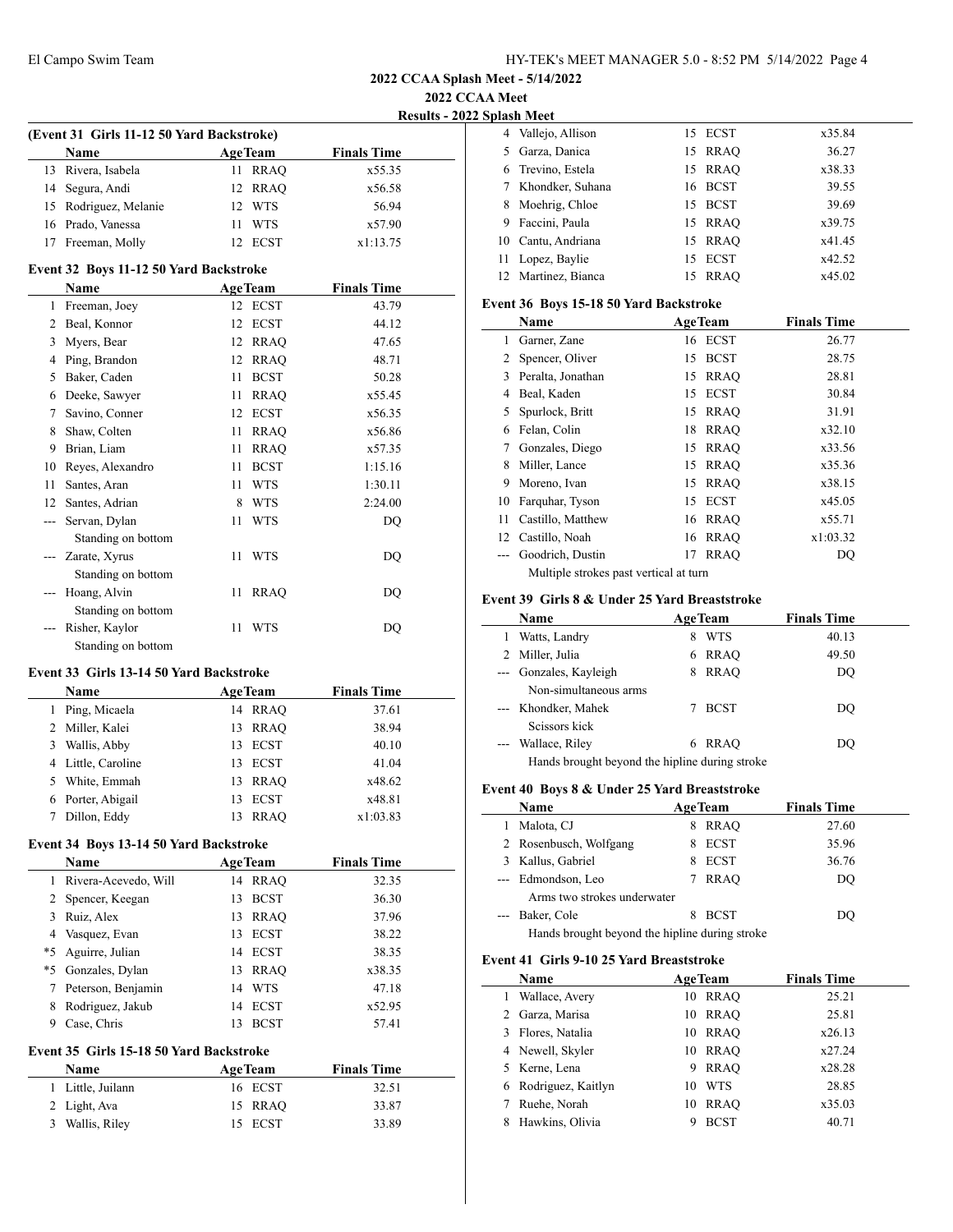**2022 CCAA Meet**

**Results - 2022 Splash Meet**

|                | (Event 41 Girls 9-10 25 Yard Breaststroke)     |    |                |                    |  |
|----------------|------------------------------------------------|----|----------------|--------------------|--|
|                | Name                                           |    | <b>AgeTeam</b> | <b>Finals Time</b> |  |
| $\overline{a}$ | Song, Longmei                                  | 9  | <b>RRAQ</b>    | DQ                 |  |
|                | One hand touch                                 |    |                |                    |  |
|                | Event 42 Boys 9-10 25 Yard Breaststroke        |    |                |                    |  |
|                | Name                                           |    | <b>AgeTeam</b> | <b>Finals Time</b> |  |
| 1              | Khondker, Kiaan                                |    | 10 BCST        | 24.81              |  |
| 2              | Wu, Lawrence                                   | 10 | <b>RRAO</b>    | 25.55              |  |
| 3              | Sauceda, Greyson                               | 10 | <b>RRAQ</b>    | 25.83              |  |
| 4              | Souers, Mark                                   | 10 | RRAQ           | x28.89             |  |
| 5              | Toran, Ezra                                    |    | 9 RRAQ         | x29.03             |  |
| 6              | Wu, Matthew                                    |    | 10 RRAQ        | x29.69             |  |
| 7              | Landry, Bryce                                  |    | 10 BCST        | 31.77              |  |
| 8              | Salamon, Kieran                                | 10 | RRAQ           | x31.93             |  |
| 9              | Sansing, Dylan                                 | 10 | <b>BCST</b>    | x32.12             |  |
|                | Event 43 Girls 11-12 50 Yard Breaststroke      |    |                |                    |  |
|                | Name                                           |    | <b>AgeTeam</b> | <b>Finals Time</b> |  |
| 1              | Pierce, Kyndahl                                | 11 | <b>BCST</b>    | 46.15              |  |
| 2              | Blackmon, Abigail                              | 12 | <b>RRAQ</b>    | 48.32              |  |
| 3              | Koudela, Kinsley                               | 12 | <b>ECST</b>    | 52.58              |  |
| $\overline{4}$ | Rivera, Isabela                                | 11 | <b>RRAQ</b>    | 57.84              |  |
| 5              | Vincent, Jules                                 | 12 | <b>BCST</b>    | 58.29              |  |
| 6              | Flores, Lupita                                 | 11 | <b>RRAO</b>    | x58.53             |  |
| 7              | Rodriguez, Kailey                              | 11 | <b>BCST</b>    | x1:01.48           |  |
| 8              | Trent, Charlotte                               | 11 | PAC-ST         | 1:06.17            |  |
| 9              | Rodriguez, Melanie                             | 12 | <b>WTS</b>     | 1:15.68            |  |
| 10             | Segura, Andi                                   | 12 | <b>RRAO</b>    | x1:29.70           |  |
| ---            | Limas, Marisol                                 | 11 | <b>WTS</b>     | DQ                 |  |
|                | Hands brought beyond the hipline during stroke |    |                |                    |  |
| ---            | Prado, Vanessa                                 | 11 | <b>WTS</b>     | DQ                 |  |
|                | Non-simultaneous kick                          |    |                |                    |  |
|                | Flores, Adria                                  |    | 12 PAC-ST      | DQ                 |  |
|                | Hands brought beyond the hipline during stroke |    |                |                    |  |
|                | Event 44 Boys 11-12 50 Yard Breaststroke       |    |                |                    |  |
|                | Name                                           |    | <b>AgeTeam</b> | <b>Finals Time</b> |  |
| 1              | Myers, Bear                                    | 12 | <b>RRAQ</b>    | 51.04              |  |
| 2              | Baker, Caden                                   | 11 | <b>BCST</b>    | 55.64              |  |
| 3              | Brian, Liam                                    | 11 | <b>RRAQ</b>    | 1:00.34            |  |
| $\overline{4}$ | Ping, Brandon                                  | 12 | <b>RRAQ</b>    | x1:03.58           |  |
| 5              | Reyes, Alexandro                               | 11 | <b>BCST</b>    | 1:25.41            |  |
| ---            | Risher, Kaylor                                 | 11 | <b>WTS</b>     | DO                 |  |
|                | Downward butterfly kick                        |    |                |                    |  |
| ---            | Servan, Dylan                                  | 11 | <b>WTS</b>     | DO                 |  |

--- Santes, Aran 11 WTS DQ

**Name Age Team Finals Time**  Ping, Micaela 14 RRAQ 43.93 White, Emmah 13 RRAQ 44.63 Arellano, Abby 13 RRAQ x48.66 Wallis, Abby 13 ECST 49.03

Downward butterfly kick

Downward butterfly kick

**Event 45 Girls 13-14 50 Yard Breaststroke**

|       | Event 46 Boys 13-14 50 Yard Breaststroke   |   |                |                    |  |
|-------|--------------------------------------------|---|----------------|--------------------|--|
|       | Name                                       |   | <b>AgeTeam</b> | <b>Finals Time</b> |  |
|       | 1 Moehrig, Brody                           |   | 13 BCST        | 37.19              |  |
|       | 2 Spencer, Keegan                          |   | 13 BCST        | 42.06              |  |
|       | 3 Williams-Mickels, Brady                  |   | 14 ECST        | 47.57              |  |
|       | 4 McLendon, Jodi                           |   | 14 RRAQ        | 49.80              |  |
|       | --- Peterson, Benjamin                     |   | 14 WTS         | $\rm DQ$           |  |
|       | One hand touch                             |   |                |                    |  |
|       | Aguirre, Julian                            |   | 14 ECST        | DQ                 |  |
|       | Non-simultaneous kick                      |   |                |                    |  |
|       | Event 47 Girls 15-18 50 Yard Breaststroke  |   |                |                    |  |
|       | Name                                       |   | <b>AgeTeam</b> | <b>Finals Time</b> |  |
| 1     | Wallis, Riley                              |   | 15 ECST        | 34.28              |  |
|       | 2 Light, Ava                               |   | 15 RRAQ        | 35.37              |  |
|       | 3 Trevino, Estela                          |   | 15 RRAQ        | 38.11              |  |
|       | 4 Khondker, Suhana                         |   | 16 BCST        | 39.60              |  |
|       | 5 Garza, Danica                            |   | 15 RRAQ        | x39.61             |  |
|       | 6 Evans, Allison                           |   | 17 ECST        | 39.80              |  |
|       | 7 Little, Juilann                          |   | 16 ECST        | x41.88             |  |
|       | 8 Salamon, Colette                         |   | 15 RRAQ        | x43.54             |  |
|       | 9 Martinez, Bianca                         |   | 15 RRAQ        | x48.45             |  |
|       |                                            |   |                |                    |  |
|       | Event 48 Boys 15-18 50 Yard Breaststroke   |   |                |                    |  |
|       | Name                                       |   | <b>AgeTeam</b> | <b>Finals Time</b> |  |
|       | 1 Goodrich, Dustin                         |   | 17 RRAQ        | 29.36              |  |
|       | 2 Spencer, Oliver                          |   | 15 BCST        | 32.21              |  |
|       | 3 Arellano, Alwin                          |   | 15 RRAQ        | 32.33              |  |
|       | 4 Gonzales, Diego                          |   | 15 RRAQ        | x33.55             |  |
|       | 5 Peralta, Jonathan                        |   | 15 RRAQ        | x34.20             |  |
|       | 6 Felan, Colin                             |   | 18 RRAQ        | x37.23             |  |
|       | 7 Moreno, Ivan                             |   | 15 RRAQ        | x38.18             |  |
|       | 8 Sauceda, Christian                       |   | 15 RRAQ        | x38.64             |  |
|       | 9 Miller, Lance                            |   | 15 RRAQ        | x38.69             |  |
|       | 10 Castillo, Noah                          |   | 16 RRAQ        | x59.26             |  |
|       | --- Castillo, Matthew                      |   | 16 RRAQ        | DQ                 |  |
|       | One hand touch                             |   |                |                    |  |
|       | Spurlock, Britt                            |   | 15 RRAQ        | DQ                 |  |
|       | One hand touch                             |   |                |                    |  |
|       | Event 51 Girls 8 & Under 25 Yard Butterfly |   |                |                    |  |
|       | Name                                       |   | <b>AgeTeam</b> | <b>Finals Time</b> |  |
| 1     | Rivera, Victoria                           |   | 8 RRAQ         | 32.67              |  |
|       | 2 Watts, Landry                            | 8 | <b>WTS</b>     | 33.16              |  |
|       | 3 Flores, Caelyn                           |   | 8 PAC-ST       | 35.46              |  |
|       | 4 Miller, Julia                            |   | 6 RRAQ         | 47.38              |  |
| ---   | Wallace, Riley                             |   | 6 RRAQ         | DQ                 |  |
|       | Alternating Kick                           |   |                |                    |  |
|       | Gonzales, Kayleigh                         | 8 | <b>RRAQ</b>    | DQ                 |  |
|       | Scissors kick                              |   |                |                    |  |
| $---$ | Khondker, Mahek                            | 7 | <b>BCST</b>    | DQ                 |  |
|       | Scissors kick                              |   |                |                    |  |
|       |                                            |   |                |                    |  |
|       | Event 52 Boys 8 & Under 25 Yard Butterfly  |   |                |                    |  |
|       | Name                                       |   | <b>AgeTeam</b> | <b>Finals Time</b> |  |
| 1     | Malota, CJ                                 |   | 8 RRAQ         | 25.80              |  |
|       | 2 Moya, Liam                               | 8 | <b>BCST</b>    | 35.03              |  |
|       | 3 Pfardrescher, Rhett                      |   | 7 ECST         | 35.30              |  |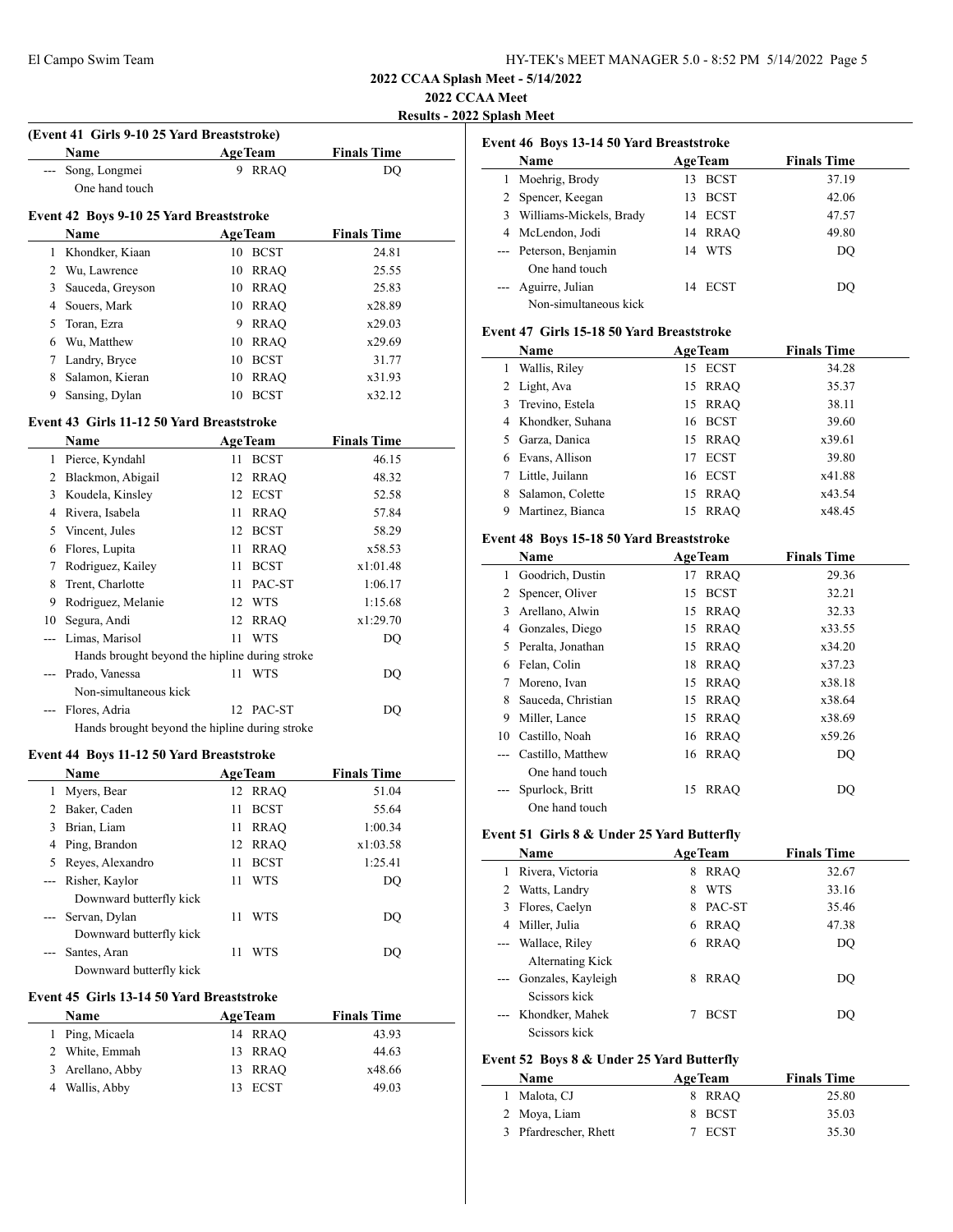**2022 CCAA Meet**

**Results - 2022 S** 

|       | (Event 52 Boys 8 & Under 25 Yard Butterfly) |   |                |                    |  |
|-------|---------------------------------------------|---|----------------|--------------------|--|
|       | Name                                        |   | <b>AgeTeam</b> | <b>Finals Time</b> |  |
| 4     | Rosenbusch, Wolfgang                        | 8 | <b>ECST</b>    | 35.68              |  |
|       | Shafer, Daniel                              | 8 | <b>BCST</b>    | 43.45              |  |
|       | --- Kallus, Gabriel                         | 8 | <b>ECST</b>    | DO                 |  |
|       | Seissors kick                               |   |                |                    |  |
| $---$ | Malota, Mase<br>Seissors kick               | 6 | <b>RRAO</b>    | DO                 |  |
|       | Rios, Adriel                                | 8 | <b>RRAO</b>    | DO                 |  |
|       | Arms underwater recovery                    |   |                |                    |  |

#### **Event 53 Girls 9-10 25 Yard Butterfly**

|   | <b>Name</b>          |    | <b>AgeTeam</b> | <b>Finals Time</b> |
|---|----------------------|----|----------------|--------------------|
|   | Wallace, Avery       | 10 | RRAO           | 19.50              |
|   | 2 Newell, Skyler     | 10 | RRAO           | 19.57              |
|   | 3 Aertker, Annie     | 9  | <b>ECST</b>    | 21.88              |
|   | 4 Rodriguez, Kaitlyn | 10 | <b>WTS</b>     | 23.63              |
|   | 5 Pfardrescher, Kate | 10 | ECST           | 23.96              |
| 6 | Vincent, Ellie       | 9  | <b>BCST</b>    | 26.87              |
|   | Drapela, Breckyn     | 9  | <b>ECST</b>    | x32.19             |
|   | Shafer, Kali         | 10 | <b>BCST</b>    | DO                 |
|   | Seissors kick        |    |                |                    |

## **Event 54 Boys 9-10 25 Yard Butterfly**

|    | <b>Name</b>        |    | <b>AgeTeam</b> | <b>Finals Time</b> |  |
|----|--------------------|----|----------------|--------------------|--|
|    | Keener, Dakoda     | 10 | <b>BCST</b>    | 18.29              |  |
|    | 2 Khondker, Kiaan  | 10 | <b>BCST</b>    | 22.31              |  |
| 3. | Wu, Lawrence       | 10 | RRAO           | 26.42              |  |
|    | --- Toran, Ezra    | 9  | RRAO           | DO                 |  |
|    | Seissors kick      |    |                |                    |  |
|    | --- Wurtz, Zachary |    | <b>BCST</b>    | DO                 |  |
|    | Seissors kick      |    |                |                    |  |

## **Event 55 Girls 11-12 50 Yard Butterfly**

|                     | <b>Name</b>            |                 | <b>AgeTeam</b> | <b>Finals Time</b> |  |
|---------------------|------------------------|-----------------|----------------|--------------------|--|
| 1                   | Pierce, Kyndahl        | 11              | <b>BCST</b>    | 34.68              |  |
|                     | 2 Wurtz, Lillian       | 11              | <b>BCST</b>    | 36.31              |  |
|                     | 3 Keener, Marcail      | 12 <sub>1</sub> | <b>BCST</b>    | x37.60             |  |
|                     | 4 Klatt, Codi          |                 | 12 ECST        | 38.88              |  |
|                     | --- Rodriguez, Melanie |                 | 12 WTS         | DO                 |  |
|                     | Seissors kick          |                 |                |                    |  |
| $\qquad \qquad - -$ | Rodriguez, Kailey      | 11              | <b>BCST</b>    | DO                 |  |
|                     | Alternating Kick       |                 |                |                    |  |

#### **Event 56 Boys 11-12 50 Yard Butterfly**

|   | <b>Name</b>           | <b>AgeTeam</b>    | <b>Finals Time</b> |  |
|---|-----------------------|-------------------|--------------------|--|
| 1 | Myers, Bear           | 12 RRAO           | 50.93              |  |
|   | 2 Ping, Brandon       | RRAO<br>12        | 55.27              |  |
|   | 3 Hoang, Alvin        | <b>RRAO</b><br>11 | x1:14.73           |  |
|   | 4 Reyes, Alexandro    | <b>BCST</b><br>11 | 1:23.12            |  |
|   | 5 Zarate, Xyrus       | <b>WTS</b><br>11  | 1:55.59            |  |
|   | --- Santes, Aran      | <b>WTS</b><br>11  | DO                 |  |
|   | One hand touch        |                   |                    |  |
|   | --- Sansing, Owen     | <b>BCST</b><br>12 | DO                 |  |
|   | Non-simultaneous arms |                   |                    |  |

#### **Event 57 Girls 13-14 50 Yard Butterfly**

| Name         | <b>AgeTeam</b> | <b>Finals Time</b> |  |
|--------------|----------------|--------------------|--|
| Wallis, Abby | 13 ECST        | 37.99              |  |

|   | Splash Meet                                  |     |                |                    |  |
|---|----------------------------------------------|-----|----------------|--------------------|--|
|   | 2 Porter, Abigail                            | 13  | <b>ECST</b>    | 55.74              |  |
|   | <b>Event 58 Boys 13-14 50 Yard Butterfly</b> |     |                |                    |  |
|   | Name                                         |     | <b>AgeTeam</b> | <b>Finals Time</b> |  |
| 1 | Rivera-Acevedo, Will                         | 14  | RRAO           | 28.43              |  |
| 2 | Aguirre, Julian                              |     | 14 ECST        | 32.82              |  |
| 3 | Spencer, Keegan                              | 13  | <b>BCST</b>    | 35.14              |  |
| 4 | Rodriguez, Sergio                            | 13. | <b>BCST</b>    | 35.35              |  |
| 5 | Vasquez, Evan                                | 13  | ECST           | 44.19              |  |
| 6 | McLendon, Jodi                               |     | 14 RRAO        | 47.45              |  |
|   | Pagan, Deren                                 | 13  | <b>RRAO</b>    | DO                 |  |
|   | Seissors kick                                |     |                |                    |  |

### **Event 59 Girls 15-18 50 Yard Butterfly**

|    | Name               |    | <b>AgeTeam</b> | <b>Finals Time</b> |
|----|--------------------|----|----------------|--------------------|
|    | 1 Little, Juilann  |    | 16 ECST        | 30.70              |
|    | 2 Light, Ava       |    | 15 RRAO        | 30.74              |
|    | 3 Salamon, Colette |    | 15 RRAO        | 31.98              |
|    | 4 Wallis, Riley    |    | 15 ECST        | 32.57              |
| 5. | Garza, Danica      |    | 15 RRAO        | x33.78             |
|    | 6 Trevino, Estela  |    | 15 RRAO        | x35.85             |
|    | Kessler, Daisy     | 17 | PAC-ST         | 36.56              |
| 8  | Faccini, Paula     |    | 15 RRAO        | x41.40             |
|    | Martinez, Bianca   | 15 | RRAO           | x46.78             |

### **Event 60 Boys 15-18 50 Yard Butterfly**

|    | Name                |    | <b>AgeTeam</b> | <b>Finals Time</b> |
|----|---------------------|----|----------------|--------------------|
|    | Garner, Zane        |    | 16 ECST        | 24.54              |
|    | 2 Spencer, Oliver   | 15 | <b>BCST</b>    | 25.15              |
|    | Spurlock, Britt     |    | 15 RRAO        | 26.64              |
|    | 4 Goodrich, Dustin  | 17 | <b>RRAO</b>    | 26.99              |
|    | 5 Peralta, Jonathan |    | 15 RRAO        | x28.04             |
| 6  | Felan, Colin        | 18 | RRAO           | x28.08             |
|    | Beal, Kaden         | 15 | <b>ECST</b>    | 28.50              |
| 8  | Moreno, Ivan        |    | 15 RRAO        | x29.23             |
| 9  | Miller, Lance       |    | 15 RRAO        | x30.47             |
| 10 | Lidasan, Royce      | 17 | <b>RRAO</b>    | x31.81             |
| 11 | Gonzales, Diego     | 15 | <b>RRAO</b>    | x34.36             |

#### **Event 63 Girls 6 & Under 25 Yard Freestyle**

| Name              | <b>AgeTeam</b> | <b>Finals Time</b> |
|-------------------|----------------|--------------------|
| 1 Wallace, Riley  | 6 RRAO         | 33.30              |
| 2 Miller, Julia   | 6 RRAO         | 33.95              |
| 3 Shoquist, Piper | 6 ECST         | 36.18              |
| 4 Bard, Paige     | 6 ECST         | 38.73              |
| 5 Edmondson, Ana  | RRAO           | x42.10             |

#### **Event 64 Boys 6 & Under 25 Yard Freestyle**

|    | Name             | <b>AgeTeam</b> | <b>Finals Time</b> |  |
|----|------------------|----------------|--------------------|--|
| I. | Kallus, Xavier   | 6 ECST         | 29.43              |  |
|    | 2 Malota, Mase   | 6 RRAO         | 38.93              |  |
|    | 3 Ermis, Jase    | 6 ECST         | 40.01              |  |
|    | 4 Kubecka, Clint | 6 PAC-ST       | 44.20              |  |
|    | 5 Reck, Cameron  | 6 ECST         | x54.11             |  |
|    |                  |                |                    |  |

## **Event 65 Girls 7-8 25 Yard Freestyle**

| Name             | <b>AgeTeam</b> | <b>Finals Time</b> |
|------------------|----------------|--------------------|
| 1 Matula, Henely | 8 WTS          | 21.10              |
| 2 Watts, Landry  | 8 WTS          | 22.01              |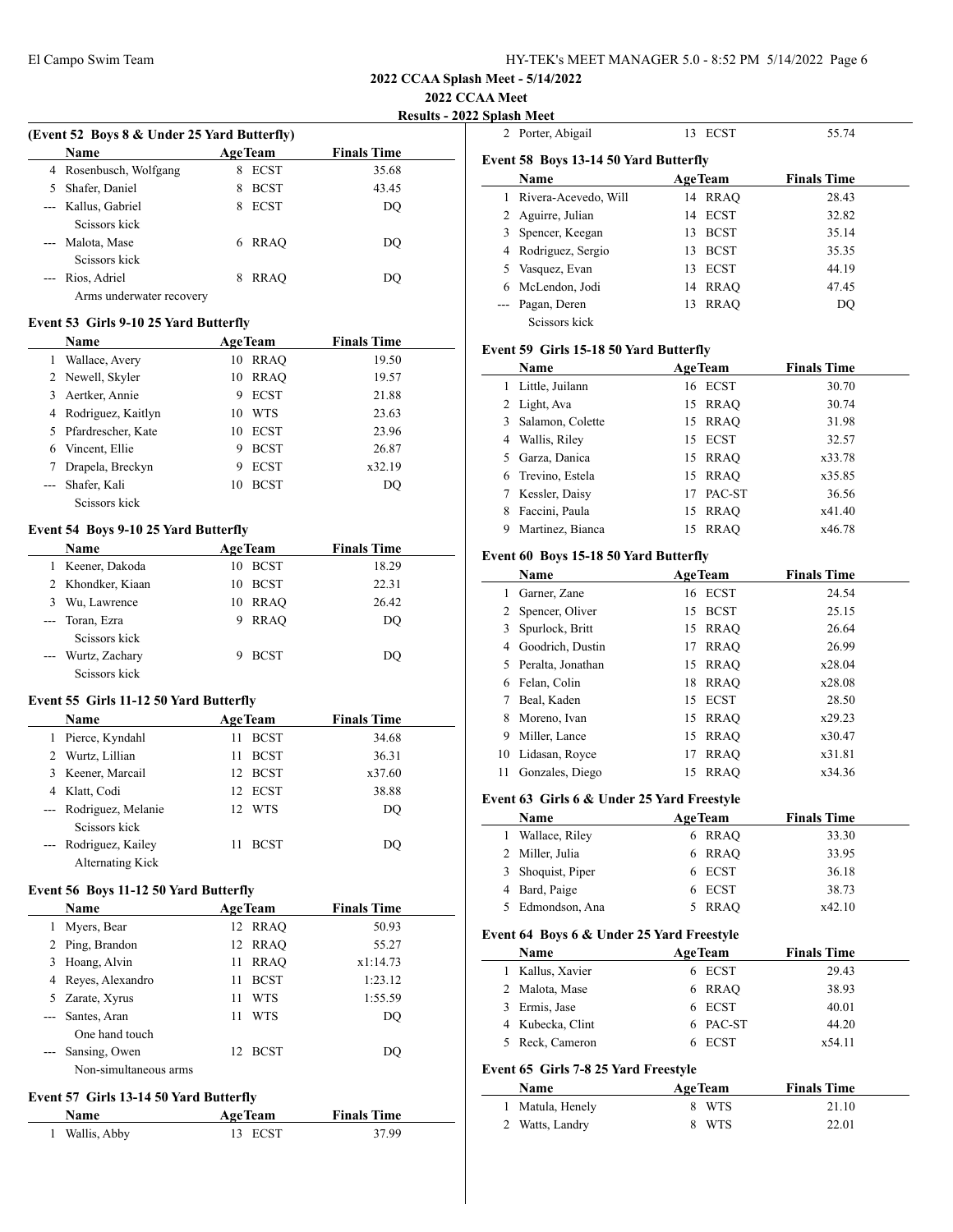**Event 68 Boys 9-10 25 Yard Freestyle**

**2022 CCAA Splash Meet - 5/14/2022**

## **2022 CCAA Meet**

**Results - 2022 Splash Meet**

| (Event 65 Girls 7-8 25 Yard Freestyle) |                      |   |                |                    |  |  |
|----------------------------------------|----------------------|---|----------------|--------------------|--|--|
|                                        | Name                 |   | <b>AgeTeam</b> | <b>Finals Time</b> |  |  |
| 3                                      | Flores, Caelyn       | 8 | PAC-ST         | 22.24              |  |  |
| 4                                      | Rivera, Victoria     | 8 | <b>RRAO</b>    | 22.97              |  |  |
| 5                                      | Wijnja, Chloe        | 7 | <b>RRAQ</b>    | 24.40              |  |  |
| 6                                      | Souers, Mae          | 8 | <b>RRAQ</b>    | x25.16             |  |  |
| 7                                      | Park, Priya          | 8 | <b>RRAO</b>    | x25.50             |  |  |
| 8                                      | Reyes, Laney         | 8 | <b>WTS</b>     | x25.55             |  |  |
| 9                                      | Kubecka, Bailey      | 8 | PAC-ST         | 26.32              |  |  |
| 10                                     | Sauceda, Sophia      | 8 | <b>RRAO</b>    | x26.59             |  |  |
| 11                                     | Pagan, Daisy         | 8 | <b>RRAO</b>    | x27.82             |  |  |
| 12                                     | Matula, Charli       | 8 | <b>WTS</b>     | x27.92             |  |  |
| 13                                     | Leopold, Addelyn     | 8 | <b>ECST</b>    | 28.35              |  |  |
| 14                                     | Garcia, Vanessa      | 8 | <b>RRAO</b>    | x29.91             |  |  |
| 15                                     | Gonzales, Kayleigh   | 8 | <b>RRAO</b>    | x30.70             |  |  |
| 16                                     | Khondker, Mahek      | 7 | <b>BCST</b>    | 32.47              |  |  |
| 17                                     | Svatek, Kynlee       | 7 | <b>WTS</b>     | x38.70             |  |  |
| 18                                     | Erickson, Charlotte  | 8 | <b>RRAO</b>    | x44.84             |  |  |
|                                        | Morones, Madelyn     | 8 | PAC-ST         | DQ                 |  |  |
|                                        | Pulling on lane line |   |                |                    |  |  |

### **Event 66 Boys 7-8 25 Yard Freestyle**

|    | Name                 |   | <b>AgeTeam</b> | <b>Finals Time</b> |  |
|----|----------------------|---|----------------|--------------------|--|
| 1  | Rosenbusch, Wolfgang | 8 | <b>ECST</b>    | 22.83              |  |
| 2  | Kallus, Gabriel      | 8 | <b>ECST</b>    | 23.82              |  |
| 3  | Pfardrescher, Rhett  |   | <b>ECST</b>    | x24.57             |  |
| 4  | Aertker, William     |   | <b>ECST</b>    | x25.96             |  |
| 5  | Baker, Cole          | 8 | <b>BCST</b>    | 26.34              |  |
| 6  | Edmondson, Leo       |   | <b>RRAO</b>    | 26.83              |  |
| 7  | Moya, Liam           | 8 | <b>BCST</b>    | 29.66              |  |
| 8  | Eide, Parker         | 8 | <b>ECST</b>    | x30.25             |  |
| 9  | Werner, Jake         | 8 | PAC-ST         | 30.31              |  |
| 10 | Shafer, Daniel       | 8 | <b>BCST</b>    | x30.70             |  |
| 11 | Mclemore, Cory       | 8 | <b>RRAO</b>    | 36.20              |  |
| 12 | Rosenbusch, Konrad   |   | <b>ECST</b>    | x41.69             |  |
| 13 | Santes, Damein       |   | <b>WTS</b>     | 43.83              |  |

#### **Event 67 Girls 9-10 25 Yard Freestyle**

|    | Name               |    | <b>AgeTeam</b> | <b>Finals Time</b> |  |
|----|--------------------|----|----------------|--------------------|--|
| 1  | Wallace, Avery     | 10 | <b>RRAO</b>    | 17.31              |  |
| 2  | Aertker, Annie     | 9  | <b>ECST</b>    | 18.46              |  |
| 3  | Garza, Marisa      | 10 | <b>RRAO</b>    | 18.93              |  |
| 4  | Vincent, Ellie     | 9  | <b>BCST</b>    | 19.18              |  |
| 5  | White, Savannah    | 10 | <b>RRAO</b>    | x19.31             |  |
| 6  | Drapela, Breckyn   | 9  | <b>ECST</b>    | 20.08              |  |
| 7  | Pfardrescher, Kate | 10 | <b>ECST</b>    | x20.35             |  |
| 8  | Kerne, Lena        | 9  | <b>RRAO</b>    | x20.41             |  |
| 9  | Flores, Natalia    | 10 | <b>RRAO</b>    | x20.48             |  |
| 10 | Shafer, Kali       | 10 | <b>BCST</b>    | 21.88              |  |
| 11 | Garcia, Leah       | 10 | <b>RRAO</b>    | x23.24             |  |
| 12 | Ruehe, Norah       | 10 | <b>RRAQ</b>    | x24.88             |  |
| 13 | Ruehe, Olive       | 9  | <b>RRAO</b>    | x26.22             |  |
| 14 | Song, Longmei      | 9  | <b>RRAO</b>    | x26.24             |  |
| 15 | Johnson, Annie     | 9  | <b>WTS</b>     | 26.92              |  |
| 16 | Hawkins, Olivia    | 9  | <b>BCST</b>    | x29.46             |  |
| 17 | Shoquist, Ainsley  | 10 | <b>ECST</b>    | x32.60             |  |
| 18 | Morones, Analisa   | 10 | PAC-ST         | 36.77              |  |

|                                        | Name                                   |    | <b>AgeTeam</b>                | <b>Finals Time</b>          |  |
|----------------------------------------|----------------------------------------|----|-------------------------------|-----------------------------|--|
| 1                                      | Keener, Dakoda                         | 10 | <b>BCST</b>                   | 15.67                       |  |
| 2                                      | Sauceda, Greyson                       | 10 | <b>RRAQ</b>                   | 16.67                       |  |
|                                        | 3 Landry, Bryce                        | 10 | <b>BCST</b>                   | 17.18                       |  |
|                                        | 4 Sansing, Dylan                       |    | 10 BCST                       | x18.81                      |  |
|                                        | 5 Souers, Mark                         |    | 10 RRAQ                       | 20.50                       |  |
|                                        | 6 Porter, Harrison                     |    | 10 ECST                       | 20.89                       |  |
| $\tau$                                 | Wu, Lawrence                           |    | 10 RRAQ                       | x21.38                      |  |
| $*8$                                   | Wu, Matthew                            |    | 10 RRAQ                       | x21.80                      |  |
| $*8$                                   | Krenek, Kipton                         | 9  | <b>ECST</b>                   | 21.80                       |  |
| 10                                     | Salamon, Kieran                        |    | 10 RRAQ                       | x22.12                      |  |
| 11                                     | Erickson, Sawyer                       | 9  | <b>RRAQ</b>                   | x24.73                      |  |
| 12                                     | Marek, Reid                            | 10 | <b>WTS</b>                    | 26.69                       |  |
|                                        | 13 Wurtz, Zachary                      | 9  | <b>BCST</b>                   | x27.40                      |  |
|                                        | 14 Nguyen, Simon                       | 10 | <b>RRAQ</b>                   | x28.19                      |  |
|                                        | 15 Nguyen, Evan                        | 10 | <b>RRAQ</b>                   | x28.57                      |  |
| 16                                     | Barajas, Pax                           | 9  | <b>ECST</b>                   | x34.94                      |  |
| 17                                     | Mondragon, Miguel                      | 10 | <b>WTS</b>                    | 35.62                       |  |
| Event 69 Girls 11-12 50 Yard Freestyle |                                        |    |                               |                             |  |
|                                        |                                        |    |                               |                             |  |
|                                        | Name                                   |    |                               |                             |  |
|                                        |                                        | 12 | <b>AgeTeam</b><br><b>BCST</b> | <b>Finals Time</b><br>30.98 |  |
|                                        | 1 Keener, Marcail<br>2 Pierce, Kyndahl | 11 | <b>BCST</b>                   | 31.71                       |  |
|                                        |                                        | 12 |                               | 31.86                       |  |
|                                        | 3 Klatt, Codi<br>4 Wurtz, Lillian      | 11 | <b>ECST</b><br><b>BCST</b>    | x32.81                      |  |
|                                        | 5 Rodriguez, Kailey                    | 11 | <b>BCST</b>                   | x32.93                      |  |
|                                        | 6 Blackmon, Abigail                    | 12 | <b>RRAQ</b>                   | 36.25                       |  |
|                                        |                                        | 12 | <b>BCST</b>                   | x36.47                      |  |
| 8                                      | 7 Vincent, Jules<br>Flores, Adria      | 12 | PAC-ST                        | 37.43                       |  |
| 9                                      | Freeman, Molly                         | 12 | <b>ECST</b>                   | 37.99                       |  |
|                                        | 10 Poncik, Presley                     | 12 | <b>ECST</b>                   | x40.25                      |  |
| 11                                     | Rodriguez, Melanie                     | 12 | <b>WTS</b>                    | 40.38                       |  |
| 12                                     | Koudela, Kinsley                       | 12 | <b>ECST</b>                   | x40.88                      |  |
| 13                                     | Porter, Sophie                         | 11 | <b>ECST</b>                   | x41.58                      |  |
|                                        | 14 Rivera, Isabela                     | 11 | <b>RRAQ</b>                   | 45.19                       |  |
|                                        | 15 Farquhar, Julia                     | 12 | <b>ECST</b>                   | x45.54                      |  |
|                                        | 16 Flores, Lupita                      | 11 | <b>RRAO</b>                   | x45.65                      |  |
| 17                                     | Pagan, Deborah                         | 11 | <b>RRAQ</b>                   | x45.90                      |  |

## **Event 70 Boys 11-12 50 Yard Freestyle**

|    | Name            | <b>AgeTeam</b>    | <b>Finals Time</b> |
|----|-----------------|-------------------|--------------------|
|    | Beal, Konnor    | 12 ECST           | 35.44              |
|    | 2 Freeman, Joey | 12 ECST           | 37.63              |
| 3  | Baker, Caden    | <b>BCST</b><br>11 | 38.02              |
| 4  | Myers, Bear     | 12 RRAO           | 39.85              |
| 5  | Savino, Conner  | 12 ECST           | x43.65             |
| 6  | Shaw, Colten    | <b>RRAO</b><br>11 | 44.03              |
| 7  | Ping, Brandon   | 12 RRAO           | x45.03             |
| 8  | Hoang, Alvin    | <b>RRAO</b><br>11 | x46.36             |
| 9  | Zarate, Xyrus   | <b>WTS</b><br>11  | 52.87              |
| 10 | Deeke, Sawyer   | <b>RRAO</b><br>11 | x53.73             |

19 Trent, Charlotte 11 PAC-ST 47.61 Segura, Andi 12 RRAQ x48.76 Prado, Vanessa 11 WTS 52.76 22 Limas, Marisol 11 WTS x57.87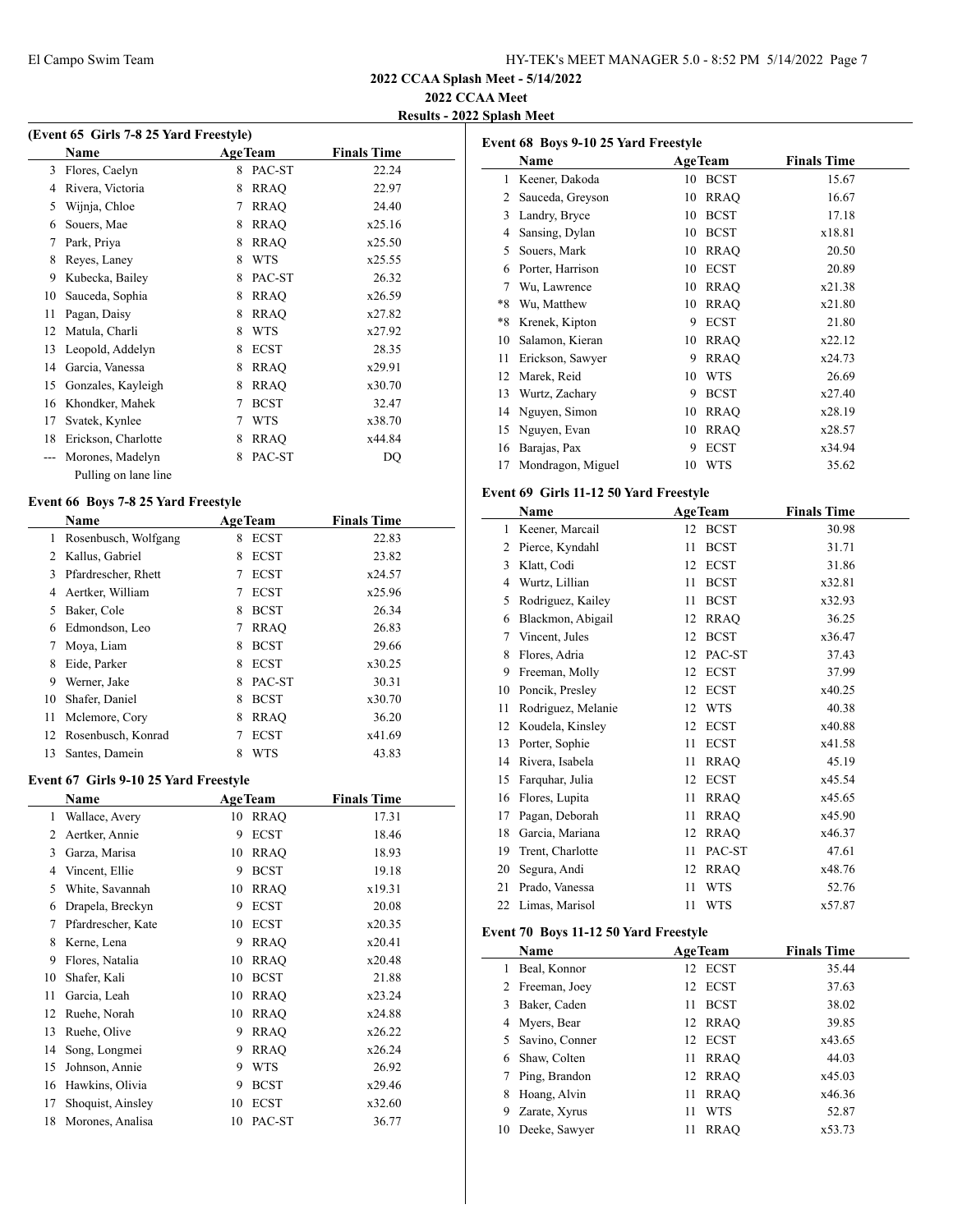**2022 CCAA Meet**

| <b>Results - 2022 Splash Meet</b> |  |  |
|-----------------------------------|--|--|
|                                   |  |  |

| (Event 70 Boys 11-12 50 Yard Freestyle) |                                        |                   |                    |  |  |  |
|-----------------------------------------|----------------------------------------|-------------------|--------------------|--|--|--|
|                                         | <b>Name</b>                            | <b>AgeTeam</b>    | <b>Finals Time</b> |  |  |  |
| 11                                      | Brian, Liam                            | 11 RRAQ           | x55.51             |  |  |  |
| 12                                      | Reyes, Alexandro                       | <b>BCST</b><br>11 | 58.51              |  |  |  |
| 13                                      | Santes, Aran                           | <b>WTS</b><br>11  | 1:05.01            |  |  |  |
| 14                                      | Santes, Adrian                         | <b>WTS</b><br>8   | x2:29.46           |  |  |  |
|                                         | Event 71 Girls 13-14 50 Yard Freestyle |                   |                    |  |  |  |
|                                         | Name                                   | <b>AgeTeam</b>    | <b>Finals Time</b> |  |  |  |
| 1                                       | Little, Caroline                       | <b>ECST</b><br>13 | 32.00              |  |  |  |
| 2                                       | Wallis, Abby                           | <b>ECST</b><br>13 | 32.42              |  |  |  |
| 3                                       | Ping, Micaela                          | <b>RRAO</b><br>14 | 33.16              |  |  |  |
| 4                                       | Miller, Kalei                          | <b>RRAO</b><br>13 | 34.54              |  |  |  |
| 5                                       | Arellano, Abby                         | <b>RRAO</b><br>13 | x36.54             |  |  |  |
| 6                                       | White, Emmah                           | <b>RRAO</b><br>13 | x37.72             |  |  |  |
| 7                                       | Porter, Abigail                        | <b>ECST</b><br>13 | x44.78             |  |  |  |
| 8                                       | Dillon, Eddy                           | <b>RRAO</b><br>13 | x53.90             |  |  |  |
|                                         | Event 72 Boys 13-14 50 Yard Freestyle  |                   |                    |  |  |  |
|                                         | Name                                   | <b>AgeTeam</b>    | <b>Finals Time</b> |  |  |  |
|                                         |                                        |                   |                    |  |  |  |

|    | <b>Name</b>             | <b>AgeTeam</b> |             | <b>Finals Time</b> |  |
|----|-------------------------|----------------|-------------|--------------------|--|
| 1  | Rivera-Acevedo, Will    | 14 RRAO        |             | 24.86              |  |
| 2  | Moehrig, Brody          | 13             | <b>BCST</b> | 27.13              |  |
| 3  | Spencer, Keegan         | 13             | <b>BCST</b> | 27.80              |  |
| 4  | Aguirre, Julian         | 14             | <b>ECST</b> | 28.90              |  |
| 5  | Rodriguez, Sergio       | 13             | <b>BCST</b> | x29.83             |  |
| 6  | Gonzales, Dylan         | 13             | <b>RRAO</b> | 29.84              |  |
|    | Vasquez, Evan           | 13             | <b>ECST</b> | 30.23              |  |
| 8  | Ruiz, Alex              | 13             | <b>RRAO</b> | x31.34             |  |
| 9  | Williams-Mickels, Brady | 14             | <b>ECST</b> | x35.37             |  |
| 10 | Peterson, Benjamin      | 14             | <b>WTS</b>  | 35.73              |  |
| 11 | McLendon, Jodi          | 14             | <b>RRAO</b> | x37.68             |  |
| 12 | Pagan, Deren            | 13             | <b>RRAO</b> | x39.83             |  |
| 13 | Spring, Dean            | 13             | <b>ECST</b> | x40.05             |  |
| 14 | Case, Chris             | 13             | <b>BCST</b> | x45.45             |  |

### **Event 73 Girls 15-18 50 Yard Freestyle**

 $\overline{a}$ 

|    | Name             |    | <b>AgeTeam</b> | <b>Finals Time</b> |  |  |
|----|------------------|----|----------------|--------------------|--|--|
| 1  | Little, Juilann  |    | 16 ECST        | 27.17              |  |  |
| 2  | Wallis, Riley    | 15 | <b>ECST</b>    | 27.66              |  |  |
| 3  | Light, Ava       | 15 | <b>RRAQ</b>    | 28.28              |  |  |
| 4  | Moehrig, Chloe   | 15 | <b>BCST</b>    | 30.06              |  |  |
| 5  | Salamon, Colette | 15 | <b>RRAO</b>    | 30.48              |  |  |
| 6  | Vallejo, Allison | 15 | <b>ECST</b>    | x30.51             |  |  |
| 7  | Garza, Danica    | 15 | <b>RRAO</b>    | x30.72             |  |  |
| 8  | Evans, Allison   | 17 | <b>ECST</b>    | x30.94             |  |  |
| 9  | Cantu, Andriana  | 15 | <b>RRAO</b>    | x31.30             |  |  |
| 10 | Khondker, Suhana | 16 | <b>BCST</b>    | 32.34              |  |  |
| 11 | Faccini, Paula   | 15 | <b>RRAO</b>    | x32.41             |  |  |
| 12 | Trevino, Estela  | 15 | <b>RRAO</b>    | x32.71             |  |  |
| 13 | Hill, Abigail    | 15 | <b>ECST</b>    | x32.82             |  |  |
| 14 | Kirby, Sophie    | 15 | <b>WTS</b>     | 33.85              |  |  |
| 15 | Lopez, Baylie    | 15 | <b>ECST</b>    | x35.32             |  |  |
| 16 | Martinez, Bianca | 15 | <b>RRAO</b>    | x36.09             |  |  |

## **Event 74 Boys 15-18 50 Yard Freestyle**

| Name              | <b>AgeTeam</b> | <b>Finals Time</b> |
|-------------------|----------------|--------------------|
| 1 Spencer, Oliver | 15 BCST        | 23.20              |
| 2 Garner, Zane    | 16 ECST        | 23.65              |

|    | лраван тассе       |    |             |        |
|----|--------------------|----|-------------|--------|
| 3  | Goodrich, Dustin   | 17 | <b>RRAO</b> | 24.03  |
| 4  | Spurlock, Britt    | 15 | <b>RRAO</b> | 24.26  |
| 5  | Peralta, Jonathan  | 15 | <b>RRAO</b> | x24.61 |
| 6  | Felan, Colin       | 18 | <b>RRAO</b> | x25.32 |
| 7  | Cook, Dylan        | 18 | <b>ECST</b> | 25.86  |
| 8  | Beal, Kaden        | 15 | <b>ECST</b> | x26.47 |
| 9  | Arellano, Alwin    | 15 | <b>RRAO</b> | x27.32 |
| 10 | Moreno, Ivan       | 15 | <b>RRAQ</b> | x27.54 |
| 11 | Miller, Lance      | 15 | <b>RRAO</b> | x27.85 |
| 12 | Gonzales, Diego    | 15 | <b>RRAO</b> | x28.03 |
| 13 | Sauceda, Christian | 15 | <b>RRAO</b> | x29.13 |
|    | 14 Lidasan, Royce  | 17 | <b>RRAO</b> | x30.10 |
| 15 | Farquhar, Tyson    | 15 | <b>ECST</b> | x35.28 |
| 16 | Castillo, Noah     | 16 | <b>RRAO</b> | x45.58 |
| 17 | Castillo, Matthew  | 16 | <b>RRAO</b> | x46.98 |
| 18 | Castillo, Jaden    | 17 | <b>RRAO</b> | x55.16 |
|    |                    |    |             |        |

# **Event 77 Girls 8 & Under 100 Yard IM**

| <b>Name</b>            |         | <b>AgeTeam</b> | <b>Finals Time</b> |  |
|------------------------|---------|----------------|--------------------|--|
| --- Gonzales, Kayleigh |         | 8 RRAO         | DO                 |  |
| Scissors kick - fly    |         |                |                    |  |
| 1:16.19                | 1:39.79 |                |                    |  |

## **Event 78 Boys 8 & Under 100 Yard IM**

|                       | Name                        |         | <b>AgeTeam</b> |             | <b>Finals Time</b> |  |
|-----------------------|-----------------------------|---------|----------------|-------------|--------------------|--|
| 1                     | Malota, CJ                  |         | 8              | <b>RRAO</b> | 1:56.98            |  |
|                       | 55.83                       | 1:01.15 |                |             |                    |  |
|                       | --- Kallus, Gabriel         |         | 8              | <b>ECST</b> | DO                 |  |
|                       | Scissors kick - fly         |         |                |             |                    |  |
|                       | 1:01.86                     | 1:17.81 |                |             |                    |  |
| $\qquad \qquad - - -$ | Baker, Cole                 |         |                | <b>BCST</b> | DO                 |  |
|                       | Non-simultaneous arms - fly |         |                |             |                    |  |
|                       | 1:14.74                     | 1:22.45 |                |             |                    |  |

#### **Event 79 Girls 9-10 100 Yard IM**

 $\overline{\phantom{0}}$ 

| <b>Name</b>      |         |    | <b>AgeTeam</b> | <b>Finals Time</b> |
|------------------|---------|----|----------------|--------------------|
| Wallace, Avery   |         | 10 | RRAO           | 1:32.97            |
| 41.85            | 51.12   |    |                |                    |
| 2 Newell, Skyler |         | 10 | RRAO           | 1:44.10            |
| 45.60            | 58.50   |    |                |                    |
| Vincent, Ellie   |         |    | <b>BCST</b>    | 1:59.28            |
| 57.43            | 1:01.85 |    |                |                    |

# **Event 80 Boys 9-10 100 Yard IM**

|    | Name                                 |         |    | <b>AgeTeam</b> | <b>Finals Time</b> |  |
|----|--------------------------------------|---------|----|----------------|--------------------|--|
| 1. | Toran, Ezra                          |         | 9  | <b>RRAO</b>    | 1:46.13            |  |
|    | 51.68                                | 54.45   |    |                |                    |  |
|    | 2 Souers, Mark                       |         | 10 | RRAO           | 2:09.90            |  |
|    | 1:05.04                              | 1:04.86 |    |                |                    |  |
|    | Wu, Lawrence                         |         | 10 | RRAO           | DO                 |  |
|    | Non-simultaneous arms - fly          |         |    |                |                    |  |
|    | 55.05                                | 1:00.90 |    |                |                    |  |
|    | Salamon, Kieran                      |         | 10 | RRAO           | DO                 |  |
|    | Elbows recovered over water - breast |         |    |                |                    |  |
|    | 1:12.26                              | 1:12.90 |    |                |                    |  |